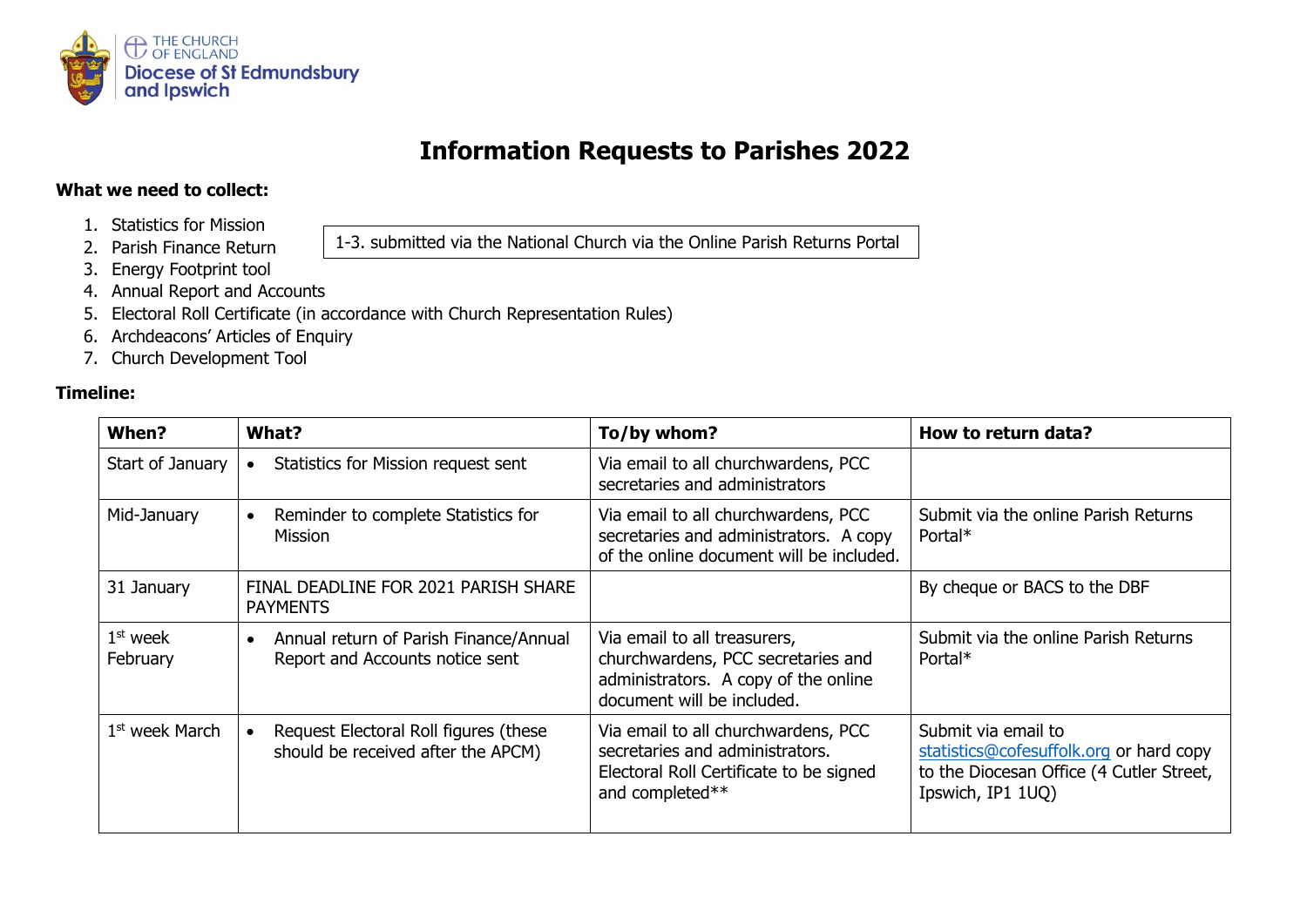

| 1 <sup>st</sup> week March  | Request for new style Articles of Enquiry<br>$\bullet$                                                                                                            | Document mailed to all churchwardens,<br>PCC secretaries and administrators. A<br>hard copy of the document can be<br>available upon request from Alison<br>Barker (details below) | Submit via email to<br>statistics@cofesuffolk.org or hard copy<br>to the Diocesan Office (4 Cutler Street,<br>Ipswich, IP1 1UQ) |
|-----------------------------|-------------------------------------------------------------------------------------------------------------------------------------------------------------------|------------------------------------------------------------------------------------------------------------------------------------------------------------------------------------|---------------------------------------------------------------------------------------------------------------------------------|
| Opens March                 | Request for Energy Footprint data                                                                                                                                 | Via email to all churchwardens, PCC<br>secretaries and administrators. Further<br>details to be sent when more is known.                                                           | Submit via the online Parish Returns<br>Portal*                                                                                 |
| 20 <sup>th</sup> March      | <b>EXTENDED DEADLINE FOR STATS FOR</b><br><b>MISSION</b>                                                                                                          |                                                                                                                                                                                    | Submit via the online Parish Returns<br>Portal*                                                                                 |
| Last week of<br>April       | Reminder to complete: Return of Parish<br>$\bullet$<br>Finance form / provide Annual Report<br>and Accounts / Electoral Roll Certificate<br>/ Articles of Enquiry | Via email to all incumbents,<br>churchwardens, treasurers, PCC<br>secretaries and administrators                                                                                   |                                                                                                                                 |
| End of April /<br>early May | Request for Church Development Tool<br>$\bullet$<br>data                                                                                                          | Further details to be sent when more is<br>known.                                                                                                                                  | Via A Church Near You website.                                                                                                  |
| 31 May 2022                 | <b>Deadline for Annual Report and</b><br><b>Accounts</b><br><b>Deadline for Articles of Enquiry</b>                                                               |                                                                                                                                                                                    | Either emailed to<br>statistics@cofesuffolk.org or hard copy<br>to the Diocesan Office (4 Cutler Street,<br>Ipswich, IP1 1UQ)   |
| From early June             | Liaise with those who have not<br>$\bullet$<br>submitted returns                                                                                                  | Via the diocesan office                                                                                                                                                            |                                                                                                                                 |
| 28 June                     | <b>Deadline for Return of Parish</b><br><b>Finance form</b>                                                                                                       |                                                                                                                                                                                    | Submit via the online Parish Returns<br>Portal*                                                                                 |
| 1 July                      | <b>Deadline for Electoral Roll</b><br>certificate                                                                                                                 |                                                                                                                                                                                    | Either emailed to<br>statistics@cofesuffolk.org or hard copy<br>to the Diocesan Office (4 Cutler Street,<br>Ipswich, IP1 1UQ)   |